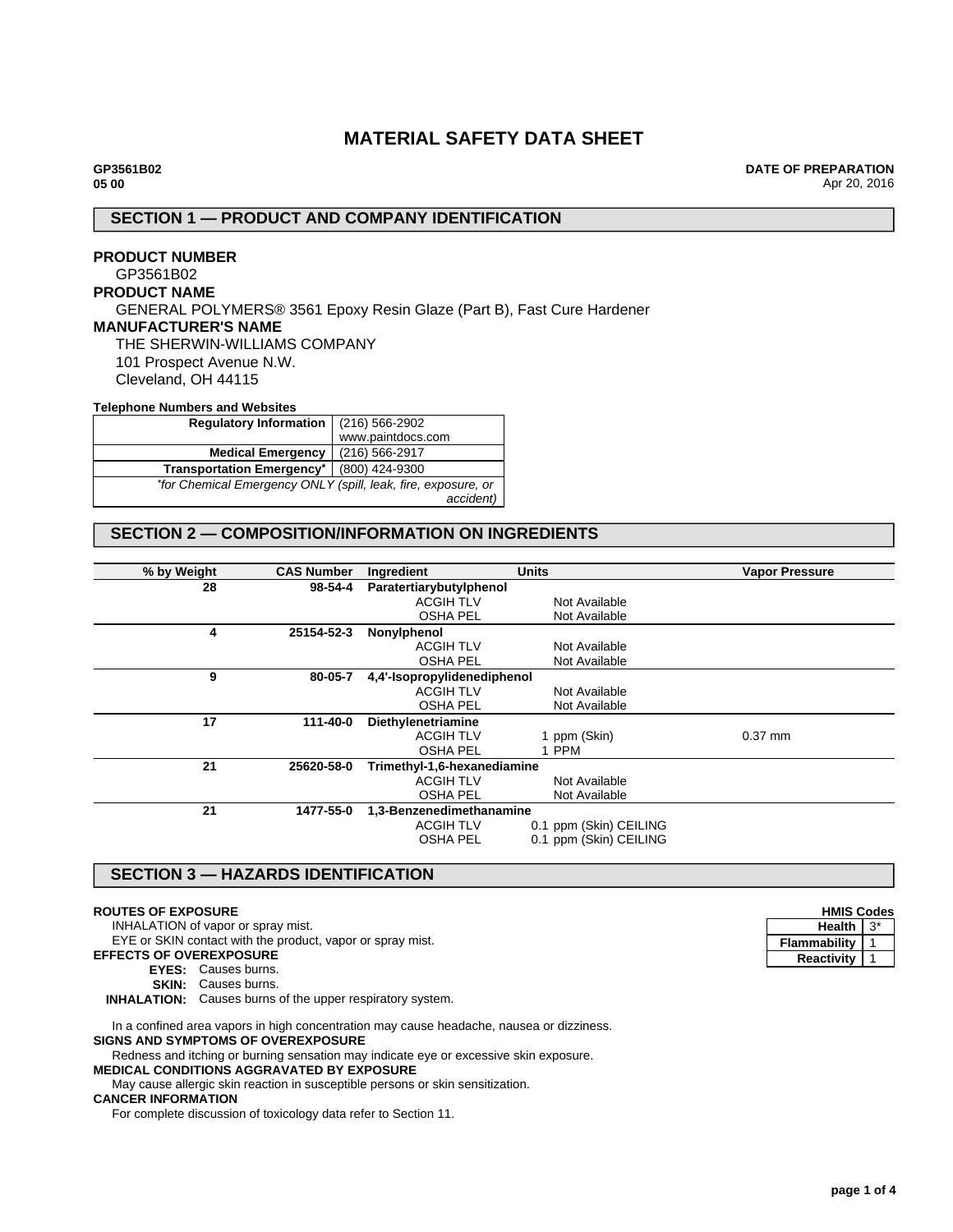### **SECTION 4 — FIRST AID MEASURES**

- **EYES:** Flush eyes with large amounts of water for 15 minutes. Get medical attention **IMMEDIATELY**.
- **SKIN:** Wash affected area thoroughly with soap and water.
	- If irritation persists or occurs later, get medical attention.
		- Remove contaminated clothing and launder before re-use.
- **INHALATION:** If affected, remove from exposure. Restore breathing. Keep warm and quiet.

**INGESTION:** Do not induce vomiting. Get medical attention immediately.

**LEL** Not Applicable

## **SECTION 5 — FIRE FIGHTING MEASURES**

#### **FLASH POINT**

> 200 °F PMCC

**UEL** Not Applicable **FLAMMABILITY CLASSIFICATION** Not Applicable

### **EXTINGUISHING MEDIA**

#### Carbon Dioxide, Dry Chemical, Foam **UNUSUAL FIRE AND EXPLOSION HAZARDS**

Closed containers may explode (due to the build-up of pressure) when exposed to extreme heat.

During emergency conditions overexposure to decomposition products may cause a health hazard. Symptoms may not be immediately apparent. Obtain medical attention.

#### **SPECIAL FIRE FIGHTING PROCEDURES**

Full protective equipment including self-contained breathing apparatus should be used.

Water spray may be ineffective. If water is used, fog nozzles are preferable. Water may be used to cool closed containers to prevent pressure build-up and possible autoignition or explosion when exposed to extreme heat.

## **SECTION 6 — ACCIDENTAL RELEASE MEASURES**

### **STEPS TO BE TAKEN IN CASE MATERIAL IS RELEASED OR SPILLED**

Remove all sources of ignition. Ventilate the area. Remove with inert absorbent.

### **SECTION 7 — HANDLING AND STORAGE**

#### **STORAGE CATEGORY**

### DOL Storage Class IIIB

#### **PRECAUTIONS TO BE TAKEN IN HANDLING AND STORAGE**

Keep container closed when not in use. Transfer only to approved containers with complete and appropriate labeling. Do not take internally. Keep out of the reach of children.

### **SECTION 8 — EXPOSURE CONTROLS/PERSONAL PROTECTION**

### **PRECAUTIONS TO BE TAKEN IN USE**

#### Use only with adequate ventilation.

Do not get in eyes, or on skin or clothing. Do not breathe vapor or spray mist. Wash hands after using.

This coating may contain materials classified as nuisance particulates (listed "as Dust" in Section 2) which may be present at hazardous levels only during sanding or abrading of the dried film. If no specific dusts are listed in Section 2, the applicable limits for nuisance dusts

are ACGIH TLV 10 mg/m3 (total dust), 3 mg/m3 (respirable fraction), OSHA PEL 15 mg/m3 (total dust), 5 mg/m3 (respirable fraction). **VENTILATION**

Local exhaust preferable. General exhaust acceptable if the exposure to materials in Section 2 is maintained below applicable exposure limits. Refer to OSHA Standards 1910.94, 1910.107, 1910.108.

### **RESPIRATORY PROTECTION**

If personal exposure cannot be controlled below applicable limits by ventilation, wear a properly fitted organic vapor/particulate respirator approved by NIOSH/MSHA for protection against materials in Section 2.

When sanding or abrading the dried film, wear a dust/mist respirator approved by NIOSH/MSHA for dust which may be generated from this product, underlying paint, or the abrasive.

### **PROTECTIVE GLOVES**

To prevent skin contact, wear gloves which are recommended by glove supplier for protection against materials in Section 2.

# **EYE PROTECTION**

To prevent eye contact, wear safety spectacles with unperforated sideshields.

# **OTHER PROTECTIVE EQUIPMENT**

Use barrier cream on exposed skin.

# **OTHER PRECAUTIONS**

This product must be mixed with other components before use. Before opening the packages, READ AND FOLLOW WARNING LABELS ON ALL COMPONENTS.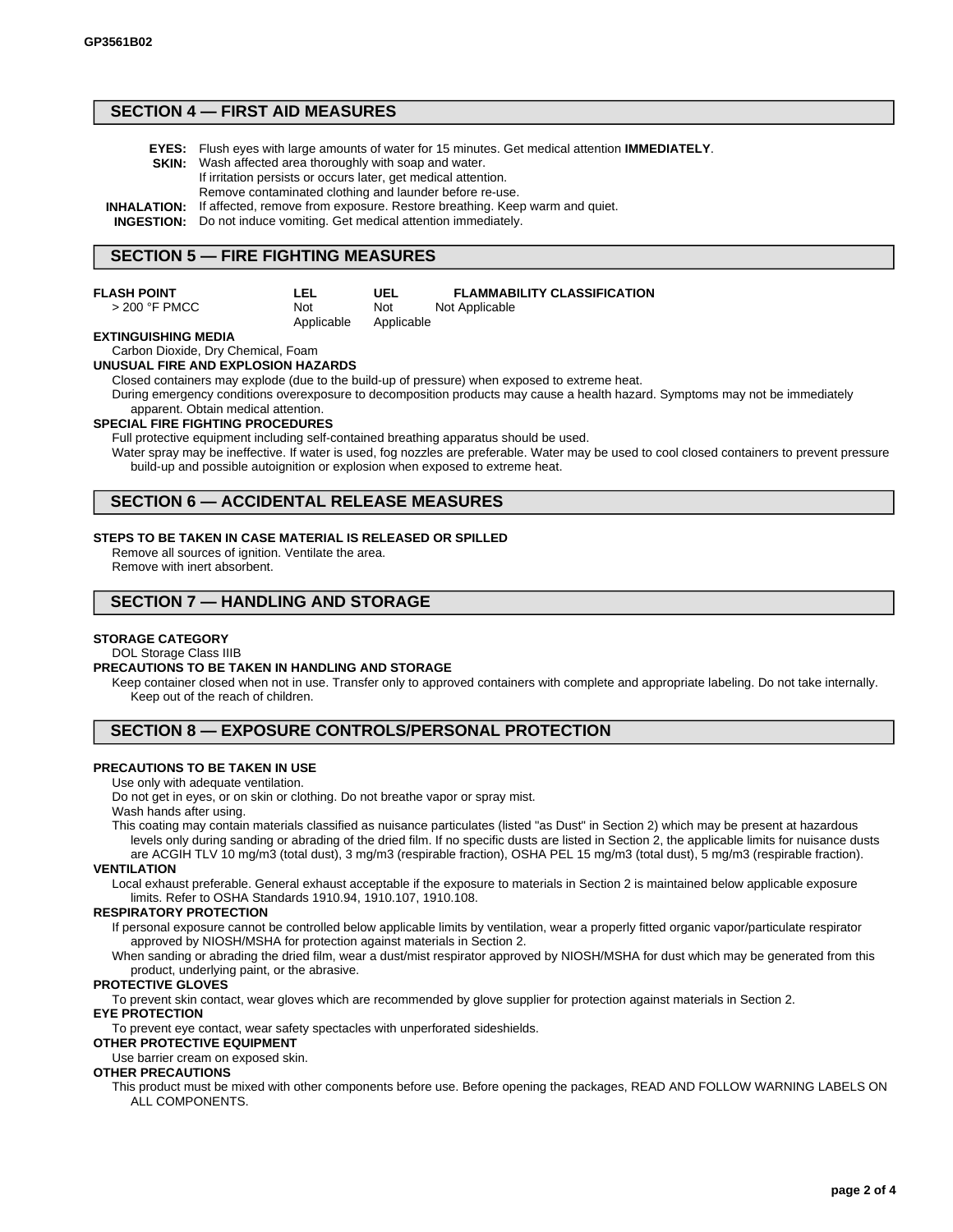# **SECTION 9 — PHYSICAL AND CHEMICAL PROPERTIES**

|                                                            | 982 g/l                                                                                                                                                                                                                                                                                                                                   |
|------------------------------------------------------------|-------------------------------------------------------------------------------------------------------------------------------------------------------------------------------------------------------------------------------------------------------------------------------------------------------------------------------------------|
|                                                            |                                                                                                                                                                                                                                                                                                                                           |
|                                                            | 185 - 215 °C                                                                                                                                                                                                                                                                                                                              |
|                                                            |                                                                                                                                                                                                                                                                                                                                           |
|                                                            |                                                                                                                                                                                                                                                                                                                                           |
|                                                            |                                                                                                                                                                                                                                                                                                                                           |
| ether                                                      |                                                                                                                                                                                                                                                                                                                                           |
|                                                            |                                                                                                                                                                                                                                                                                                                                           |
|                                                            |                                                                                                                                                                                                                                                                                                                                           |
| VOLATILE ORGANIC COMPOUNDS (VOC Theoretical - As Packaged) |                                                                                                                                                                                                                                                                                                                                           |
|                                                            | 1.41 lb/gal 169 g/l Less Water and Federally Exempt Solvents                                                                                                                                                                                                                                                                              |
|                                                            |                                                                                                                                                                                                                                                                                                                                           |
|                                                            | <b>PRODUCT WEIGHT</b> 8.20 lb/gal<br><b>SPECIFIC GRAVITY 0.99</b><br><b>BOILING POINT</b> 365 - 419 °F<br><b>MELTING POINT</b> Not Available<br><b>VOLATILE VOLUME</b> 17%<br><b>EVAPORATION RATE</b> Slower than<br><b>VAPOR DENSITY</b> Heavier than air<br><b>SOLUBILITY IN WATER</b> Not Available<br>1.41 lb/gal 169 g/l Emitted VOC |

## **SECTION 10 — STABILITY AND REACTIVITY**

### **STABILITY — Stable**

**CONDITIONS TO AVOID**

None known.

**INCOMPATIBILITY**

None known.

### **HAZARDOUS DECOMPOSITION PRODUCTS**

By fire: Carbon Dioxide, Carbon Monoxide , Oxides of Nitrogen, possibility of Hydrogen Cyanide

**HAZARDOUS POLYMERIZATION**

Will not occur

# **SECTION 11 — TOXICOLOGICAL INFORMATION**

#### **CHRONIC HEALTH HAZARDS**

No ingredient in this product is an IARC, NTP or OSHA listed carcinogen.

### **TOXICOLOGY DATA**

| <b>CAS No.</b> | <b>Ingredient Name</b>      |     |               |  |
|----------------|-----------------------------|-----|---------------|--|
| 98-54-4        | Paratertiarybutylphenol     |     |               |  |
|                | LC50 RAT                    | 4HR | Not Available |  |
|                | LD50 RAT                    |     | 1200 mg/kg    |  |
| 25154-52-3     | Nonylphenol                 |     |               |  |
|                | LC50 RAT                    | 4HR | Not Available |  |
|                | LD50 RAT                    |     | Not Available |  |
| 80-05-7        | 4,4'-Isopropylidenediphenol |     |               |  |
|                | LC50 RAT                    | 4HR | Not Available |  |
|                | LD50 RAT                    |     | 3250 mg/kg    |  |
| 111-40-0       | Diethylenetriamine          |     |               |  |
|                | LC50 RAT                    | 4HR | Not Available |  |
|                | LD50 RAT                    |     | 1080 mg/kg    |  |
| 25620-58-0     | Trimethyl-1,6-hexanediamine |     |               |  |
|                | LC50 RAT                    | 4HR | Not Available |  |
|                | LD50 RAT                    |     | Not Available |  |
| 1477-55-0      | 1,3-Benzenedimethanamine    |     |               |  |
|                | LC50 RAT                    | 4HR | Not Available |  |
|                | LD50 RAT                    |     | Not Available |  |
|                |                             |     |               |  |

# **SECTION 12 — ECOLOGICAL INFORMATION**

#### **ECOTOXICOLOGICAL INFORMATION**

No data available.

## **SECTION 13 — DISPOSAL CONSIDERATIONS**

### **WASTE DISPOSAL METHOD**

Waste from this product is not hazardous as defined under the Resource Conservation and Recovery Act (RCRA) 40 CFR 261. Incinerate in approved facility. Do not incinerate closed container. Dispose of in accordance with Federal, State/Provincial, and Local regulations regarding pollution.